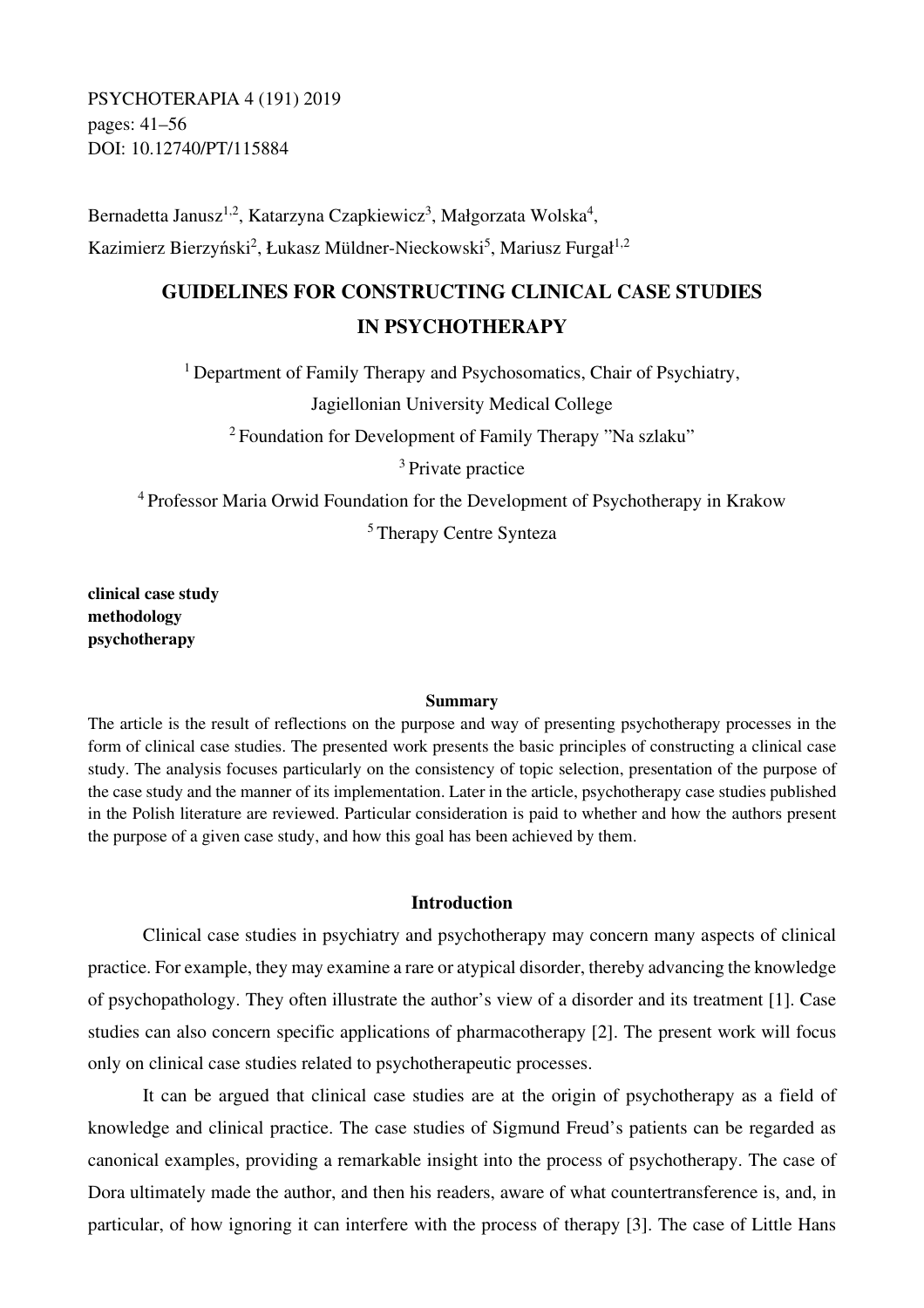served to illustrate the development of the Oedipus complex, with a particular focus on how the circumstances underlying a neurosis associated with the boy's psychosexual development were slowly discovered and worked through in the psychotherapy conducted by Freud and the patient's father [4].

Iwakabe and Gazzola list three types of case studies, which enhance and describe psychotherapy practice. The first of these, the clinical case study, is the main subject of this paper and will be described in detail below [5]. The second type is referred to as the systematic case study [6]. Its subject is also actual psychotherapeutic practice (naturalistic setting). It is, however, a project that answers specific research questions, *e.g.* causal explanation of the effectiveness of psychotherapy [7]. In this case, a systematic method is used and quantitative or qualitative data analysis is performed to answer the question. This kind of analysis is usually conducted by a research team that discusses the findings rather than by the therapist himself, as it is the case with the clinical case study [5]. An experimental case study of psychotherapy is regarded as a kind of scientific experiment. It is a research method for testing hypotheses about treatment effects. Its aim is to assess changes that can be observed in patients after the administration of specific interventions [5].

Cases studies contribute significantly to "insight into the psychotherapeutic process" or the development of research into the psychotherapeutic process. We use the psychoanalytic term "insight into the psychotherapeutic process" to mean the possibility of being introduced by the therapist-author of the clinical case study to a selected aspect of the complex and, in many respects, intimate phenomenon of psychotherapy. Therefore, by constructing a case study, the author is often provided with an "insight" into the phenomenon that he or she subjects to further analysis, and potential readers can gain an understanding of the therapy conducted and issues discussed as part of it.

Salvatore et al. emphasize that case studies in psychotherapy contribute greatly to the way meanings are **co-constructed** by patient and therapist. This usually involves an explicit or implicit indication of the assumption underlying the author's views of how change is brought about in a particular psychotherapeutic process [8].

The co-construction of meaning in psychotherapy is a complex and non-linear process, so capturing its dynamics remains a challenge for case study writers. It can be described over the entire course of a therapy process, in several sessions, one session, or in a single intervention to which the patient responds in a specific way. This kind of clinical micro-perspective also justifies the construction of a clinical case study, provided that it is consistent with the goal the author has set for himself.

An interesting example of constructing a systematic case study in psychotherapy by selecting the last couple of sessions is a work by the Norwegian therapists and researchers Råbu and Haavind entitled "Coming to an end: A case study of an ambiguous process of ending psychotherapy" [9]. What follows is a detailed analysis of that article's abstract because we believe that it is an example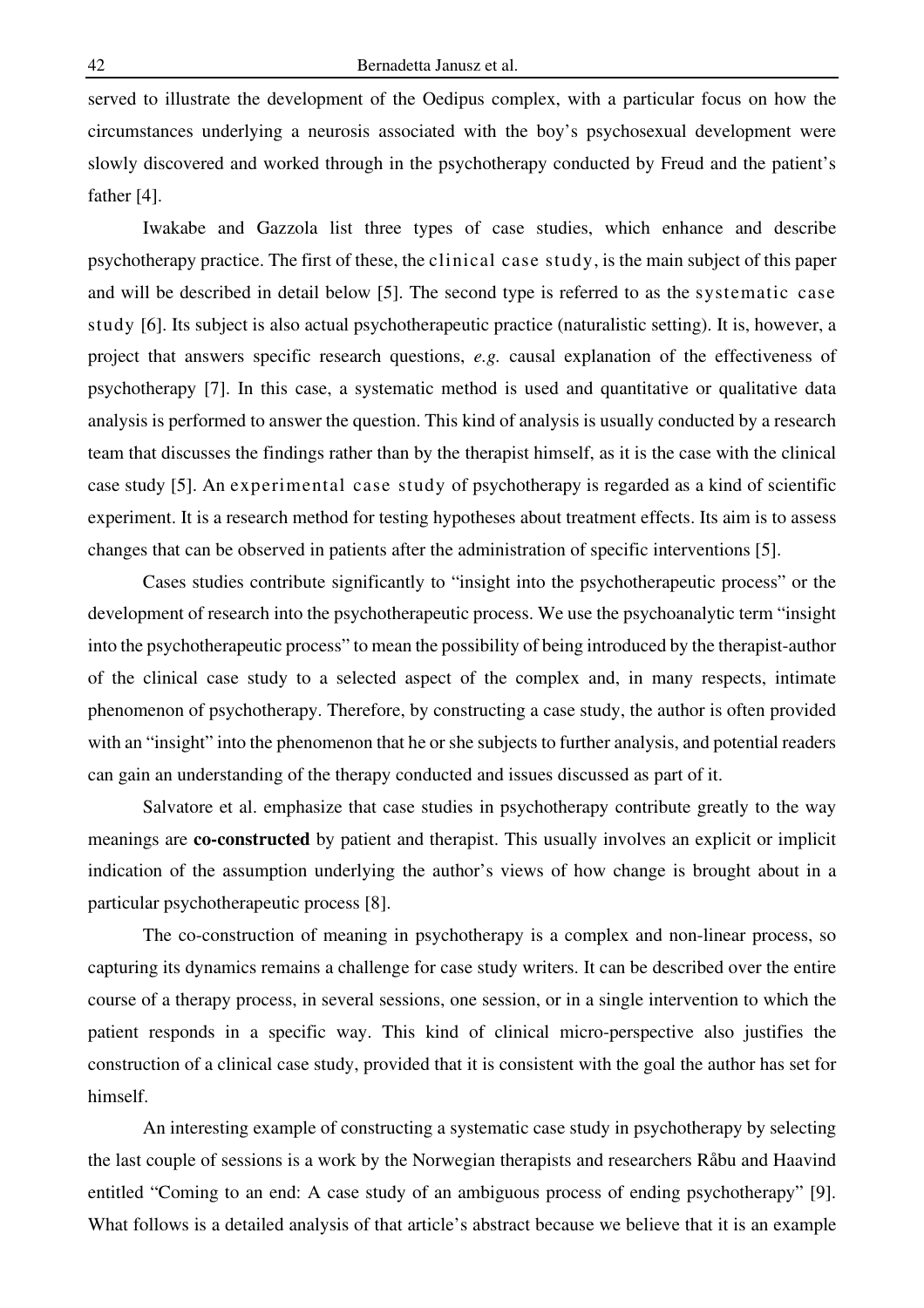of coherence between the stated goal, clear indication of the motivation for constructing the selected clinical case study, the manner of its execution, and the description of the conclusions and clinical discussion of them. The work is notable for the way in which its authors define the aim of constructing their case study. *"This case study draws attention to how ambiguities may be settled in a process where ending is initiated by the therapist and resisted by the client"* [9, p. 109]. Another interesting aspect of the analysis is how the authors present their motivation for choosing that particular case: "*The actual case was strategically selected as exceptional owing to a combination of circumstances. The client and the therapist had developed a 'good enough' alliance (WAI) and reached a 'good enough' outcome (OQ-45), and still the client felt she was far from finished"* [9, p. 109]. The authors defined their method for achieving their aim as follows: *"A close inspection of interactional data in sessions together with both clients' and therapists' reflections in post-therapy interviews elicited information about both substantial content and structural aspects of this complicated process of ending*" [9, p. 109]. The abstract is then closed with the following account of findings and discussion: *"The discrepancy between therapist and client was not addressed, but rather postponed and revisited again later. Structural elements like preparations for a break for vacations and reducing the frequency of sessions were used to test experiential qualities, such as how the client managed life without therapy. Carefully preserving a 'good enough' emotional bond through the negotiations seemed important to both parties. Significantly, the client's autonomy was interpreted as the final proof of improvement and the client came to a point where she could affirm that she had got better only by accepting that treatment was coming to an end*."

The above quotations illustrate to what extent the findings and discussion of them can give substantial insight into psychotherapy – in this case, into the difficult and clinically important process of ending it. The authors laid emphasis on understanding the complex dynamics of the interaction between the patient and the therapist and the patient's development in the course of the therapy.

A clinical case study is characterized primarily by the fact that it is created by the therapist who has conducted specific therapeutic activities or the particular psychotherapy process as a clinician. The author-therapist describes what has happened during a therapy conducted by him. His aim is to provide knowledge that will be useful to other psychotherapists, clinicians and researchers of the given phenomena [5, 10].

The literature also points out the potential shortcomings of the clinical case study, such as: reliance on the therapist's memory, restriction of the data source to the therapist, lack of independent perspective from outside observers, and the questionnaires used [11]. Another drawback may be the interpretation of data in terms of theoretical orthodoxy, without considering alternative explanations. This impedes the provision of information to allow readers to draw their own conclusions.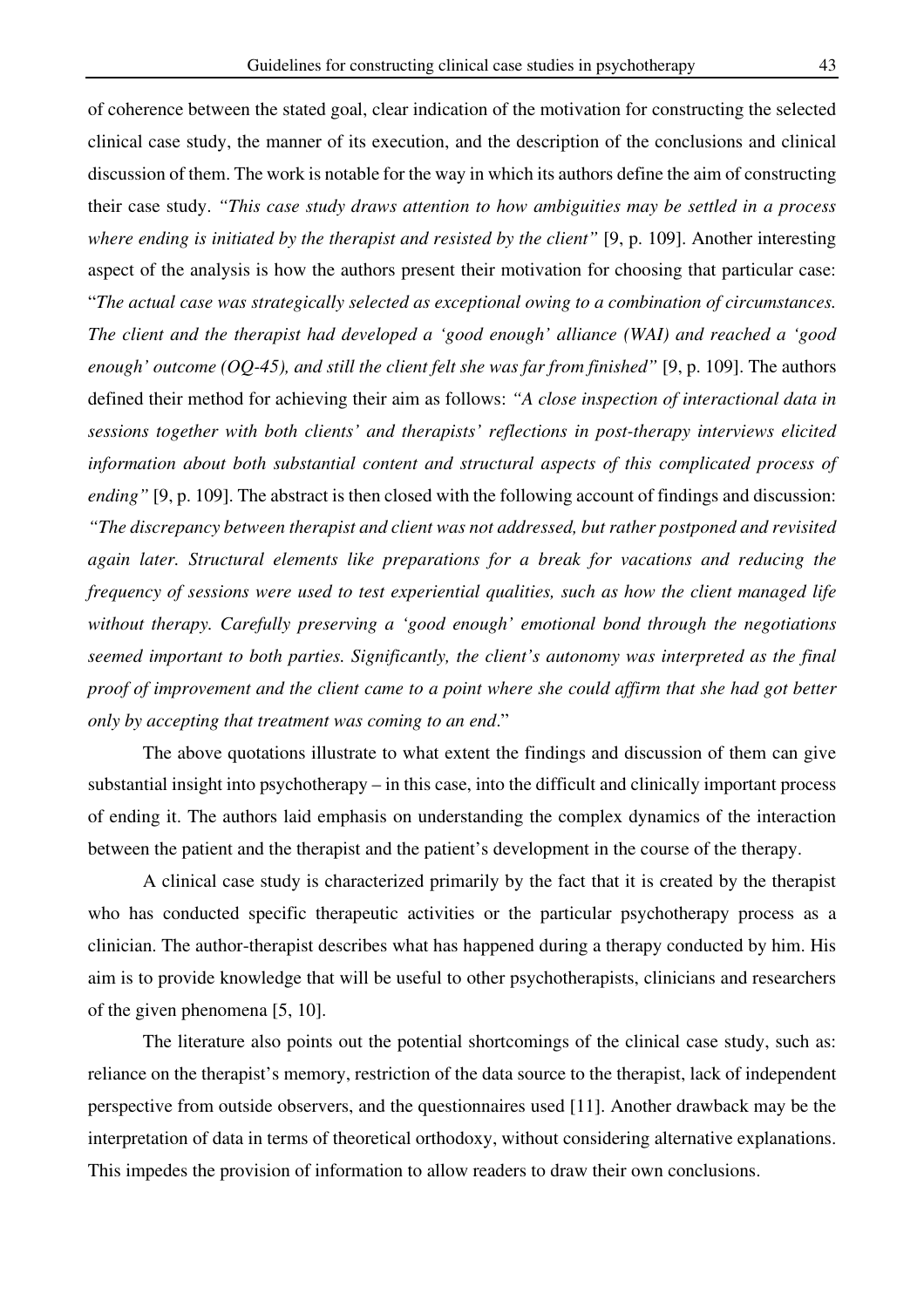Our view is that the above weaknesses of clinical case studies can be largely overcome if therapists follow the guidelines enabling them to create case studies so as to make them useful for understanding the processes of psychotherapy and other clinical phenomena. When therapists prepare case studies, they rely not only on their memory, but also on their notes written after sessions, recordings of sessions, and conclusions from supervision. This makes it possible for them to quote fragments of therapy, which reduces the influence of the author's subjective perspective to allow readers to make their own reflections and assessments. It should be remembered, however, that the selection of data by the therapist is associated with the aim of presenting the clinical case study. The author must indicate clearly what he has included and what he has omitted and explain his reasons for selecting the clinical material (data from sessions).

### **Clinical case study: the structure of the work, general guidelines**

Some principles of constructing a clinical case study in psychotherapy are presented below. They integrate knowledge from leading periodicals in the field, such as *Case Studies in Psychotherapy*, *A Psychotherapy Case Study*, *Pragmatic Case Studies in Psychotherapy* and the conclusions of a working group made up of the authors of this article.

### **The selection of the topic – the phenomenon reported**

As mentioned above, the main objective of the present work is to reflect on the choice of the topic and the strategy for data presentation in the clinical case study reported by the therapist. "Insight" into the conduct of psychotherapy is regarded as the principal aim of the study [5]. More specifically, it can mean reflection on a selected phenomenon of the psychotherapeutic process. Therefore, a clinical case study aims primarily at understanding the phenomenon illustrated by the particular psychotherapy process. In practice, this means a clear indication of the reason why the author has chosen to report the case. When formulating the aim, it seems important to specify what was/is characteristic of the case in question and which phenomena the author wanted to highlight. There should also be a clear identification of the general issue that can be illustrated by the clinical case study. An example of such formulation can be the evolution of alliance in short-term psychodynamic psychotherapy [12].

Another reason for selecting a given case may be a particular problem that the therapist had to face during the conduct of psychotherapy. This kind of dilemma is illustrated by the clarification of the reason for selecting a specific case reported by Cohen: *"I chose to report the case of Daniel because I had decided to do something rather unusual for a psychoanalyst: after seeing the client for years in a traditional psychoanalytic manner I decided to add some techniques from ACT*  (Acceptance and Commitment Therapy). *I had considered incorporating techniques from an alternative therapy approach with some trepidation. A voice coming from my psychoanalytic*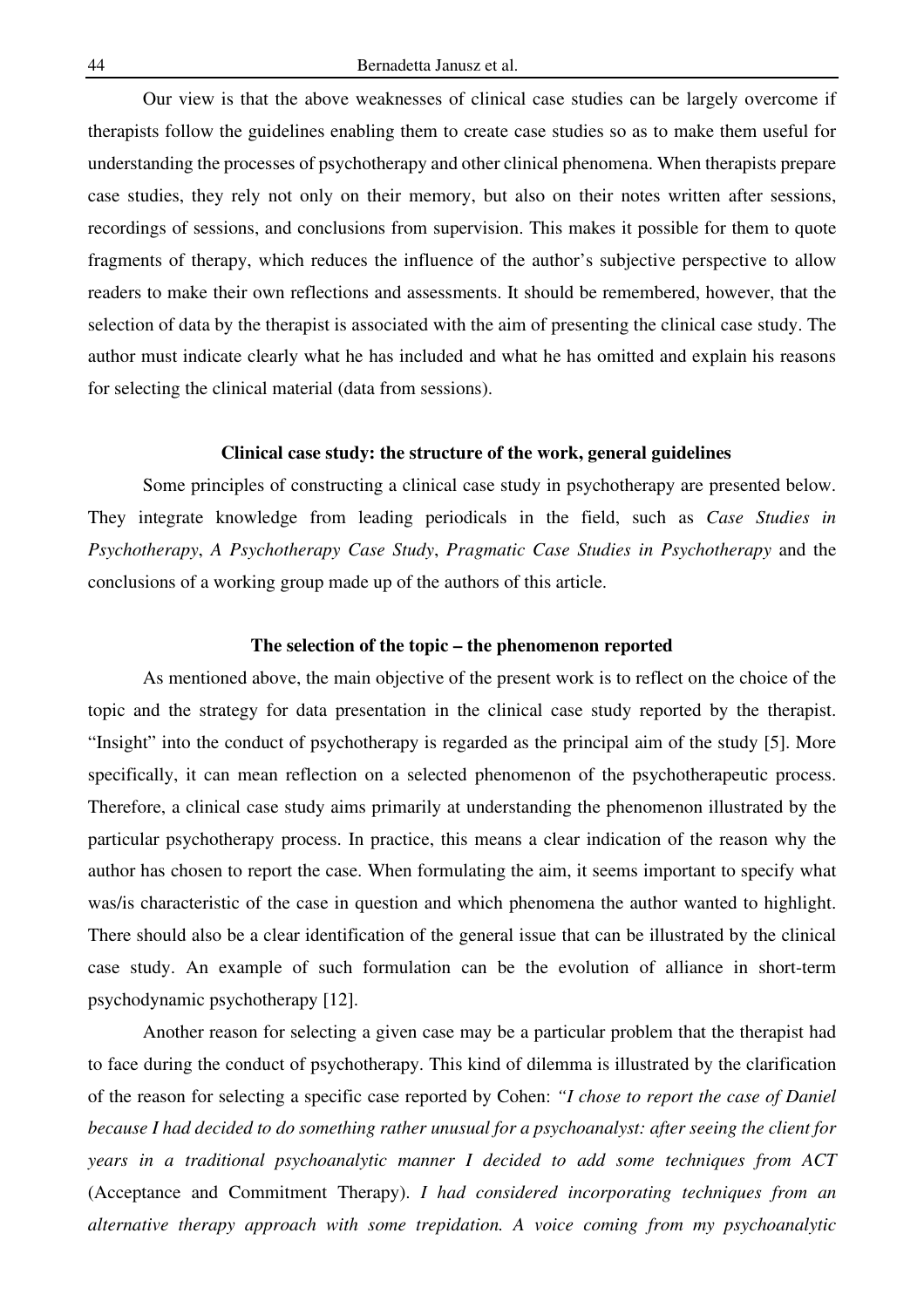*superego rose in protest. This case study demonstrates how my decision to integrate techniques from ACT, a contemporary form of cognitive behavioral therapy, broke an impasse in the treatment, allowed the patient to resolve outstanding difficulties, and helped him move towards termination"*  [13, p. 3].

### 1. Title and keywords

It is important that the title clearly indicates the problem that the author wants to describe by means of the case study. The keywords, in addition to characterizing the problem or phenomenon, should also identify the clinical, diagnostic issue and the theoretical paradigm. An example of a title that accurately conveys the contents of the clinical case study presented is the title of an article by Dorota Stolarska: '*Diagnostic characteristics of the language of the first utterance of neurotic patients: a case analysis'* [14, p. 23]. It clearly states that the author used a clinical case study to illustrate the chosen phenomenon of the diagnostic process. Katarzyna Schier in her article '*Genesis and treatments of bronchial asthma: a psychoanalytic perspective'* refers to a clinical case study to illustrate the complexity of psychoanalytic therapy in a patient with bronchial asthma [1]. The title fully defines the therapeutic paradigm and indicates the type of disorder addressed by the article. However, there is no information that the paper includes a case study, a fact which could be important to readers looking for works of this kind. The keywords in Schier's article are: bronchial asthma, psychosomatics, psychoanalytic psychotherapy. They are exhaustive in terms of the therapeutic paradigm and clinical field of analysis but contain no information about the case study. The author probably wanted to emphasize the illustrative character of her article, which, in its pure form, could not be qualified as a case study.

# 2. Abstract

The abstract of a clinical case study should include patient presentation, the diagnosis, a description of the theoretical approach, basic definitions of the researched phenomena and the aim of the clinical presentation. In Schier's article [1], there is only a shortened abstract, which was in line with the publication conventions at that time. It contains patient presentation, the diagnosis, a description of the theoretical approach and the aim of the case study: "*The author presents theoretical concepts of the genesis of bronchial asthma in the wider context of understanding the mechanisms of psychosomatic diseases. The frame of reference is psychoanalytic theory of development and mental disorders. The difficulties resulting from the absence of motivation for treatment in patients with bronchial asthma are exemplified by the initial stage of the psychoanalytic therapy of a 45-year-old patient"* [1, p. 61].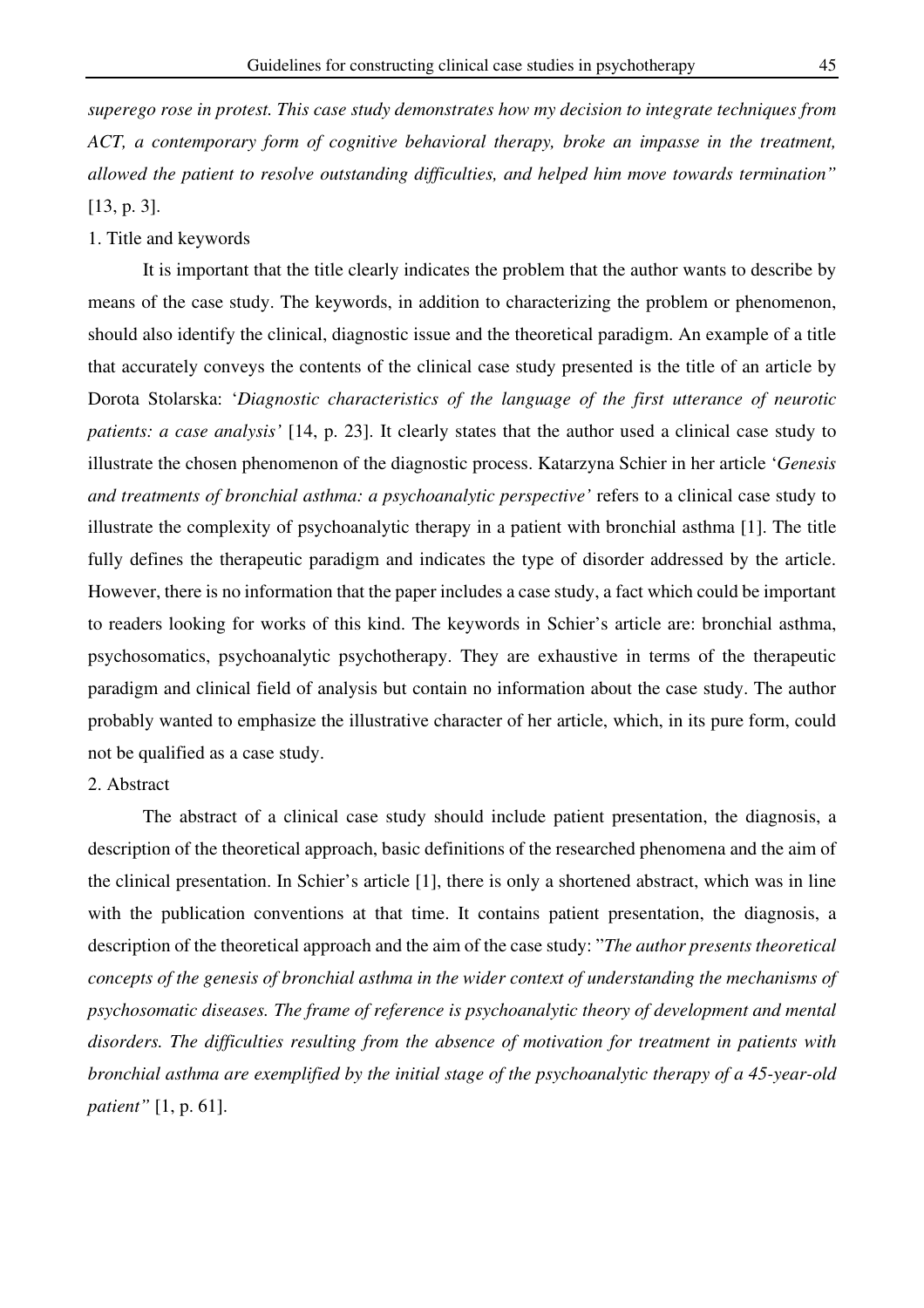- 3. Introduction
	- 3.1. The theoretical part should refer to the paradigm used by the author to understand the phenomena or the therapeutic process described. It may be the approach in which the psychotherapy is conducted, *e.g.* cognitive-behavioural approach, schema therapy or another modality. The introduction should contain a reference to authors who represent different aspects of a given approach. The introduction to Schier's article quoted above briefly illustrates the problems of psychosomatic disorders with particular reference to bronchial asthma. The main body of the text describes the genesis of asthma in terms of psychoanalytic theories: "*In psychoanalytic theory and practice, interest in bronchial asthma was pioneered by the classic work of Franz Alexander*" [1, p. 62].

As with Schier's article, the introduction should also define the phenomenon described by the author; a study of the psychotherapy process may examine the alliance, for example. It is important to note that the alliance is a key phenomenon in the psychotherapeutic process and has established definitions in the literature. Definitions of the clinical phenomena reported should be included in the introduction, in particular the definition to which the author refers. It should also be stressed that there are research reports on the basic phenomena of the psychotherapeutic process, including the alliance [15–17], in various trends of psychotherapy. Consequently, it is important to identify the studies and approaches referred to by the author. The purpose of this stage of the work is to place the clinical aspect or problem described in the relevant theoretical context.

# 3.2. Section on the aim and method

The section on the method should clearly indicate why the author has selected the particular case. It should take into account the problem or issues that the author seeks to analyze (see the above chapter). In the work quoted above, Stolarska gives a comprehensive account of the aim and motivation for reporting the selected phenomenon of the therapeutic process: *"The experiences acquired over the years by the staff of the Provincial Centre for the Treatment of Neuroses in Krakow with respect to the methods of monologue analysis have encouraged me to try to elaborate them and to verify the diagnostic utility of the procedure used by us* [14, p. 26]. In Schier's work quoted above, the aim and method were not presented separately, but the main body of the text specifies: "*In the present work, I will focus exclusively on the latter element, i.e. on how different scholars view and understand both intrapsychic and interpersonal relations in families of patients with bronchial asthma*" [1, p. 63].

Next, it is important to describe how the author selected the clinical phenomena presented. It is important that the author's criteria or motives are clearly stated (what guided his choice of the particular patient or clinical phenomenon to be reported). To give an understanding of the complexity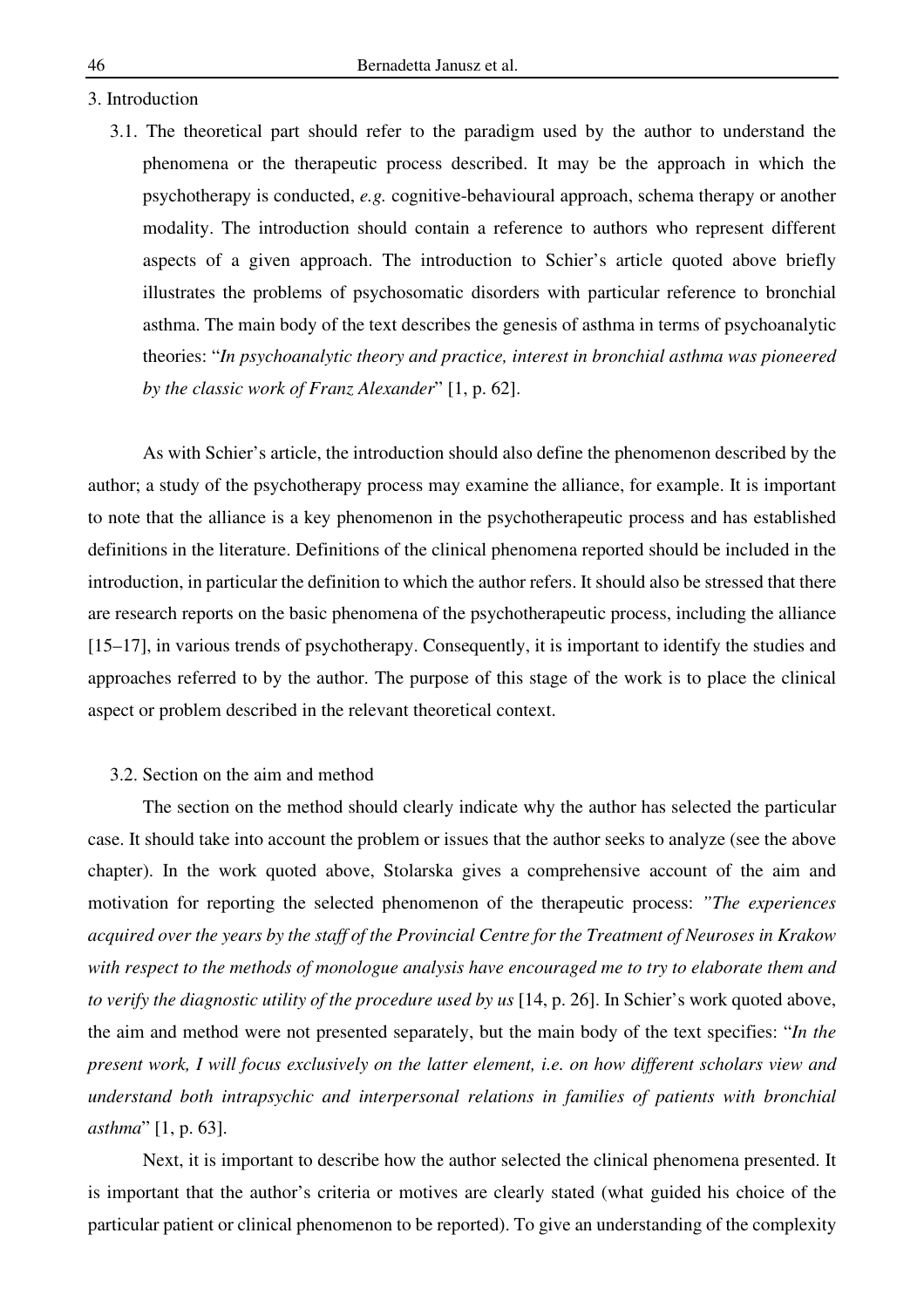of the psychotherapy process, it is necessary to include the author's doubts in the account. Doubts of this kind can offer an important insight into the selected problem of the therapeutic process.

### 4. Main body of the text

# 4.1 Patient's diagnosis/ clinical manifestation of the problem

Before proceeding with an analysis of the therapy process or a particular aspect of it, it is important to specify what clinical criteria were adopted to define the phenomena reported. The diagnostic methods used should also be described. The main components of the reported process should include patient presentation, his or her diagnosis, an account of the problem from the patient's point of view (the patient's perception of their problems), the patient's history and the history of the therapeutic process.

# 4.2. Analysis of the therapy process/phenomenon in the therapy process

The analysis of the therapy process or the selected phenomenon in it is often a difficult task. The author should decide on the choice of clinical content, whether to include records of sessions, the data from patient observation and how to present the material. This part must specify **how** the author intends to achieve the stated aim of the case study. Stolarska [14] achieves the goal described above by the presentation of the content and formal analytical categories developed by her. These categories describe the characteristics of the language of the first utterances of neurotic patients. The author quotes the patient's first utterance and proceeds to analyze and interpret that utterance.

"*Summarizing the analysis of the content and formal categories, the first diagnostic hypotheses that need to be verified are hypotheses about the patient's unconscious conflict between his needs for dependence and passivity, expressed by appealing to the physician's authority, relying on his guidance, quoting his opinions, and his needs for independence, possibly revolt, indicated by implicit questioning of the physician's opinions. This may determine the presence of passiveaggressive traits in the patient's personality. The patient also expresses doubt about the psychogenic character of his disorder and consequently ambivalent expectations for treatment*" [14, p. 31].

In Schier's work, the clinical case study is presented by describing motivational problems in starting the patient's psychotherapy. This takes place in relation to the typically slow and difficult process of establishing the therapeutic alliance: *"I think that an important problem in the psychotherapy of patients with bronchial asthma is their motivation for treatment. My own clinical experience shows…*" [1, p. 67].

In terms of the reliability of the presented material, the author should also state clearly which elements he has omitted and which have been selected for presentation and analysis. It is important to explain the rationale for selecting the clinical material. Stolarska's work contains the following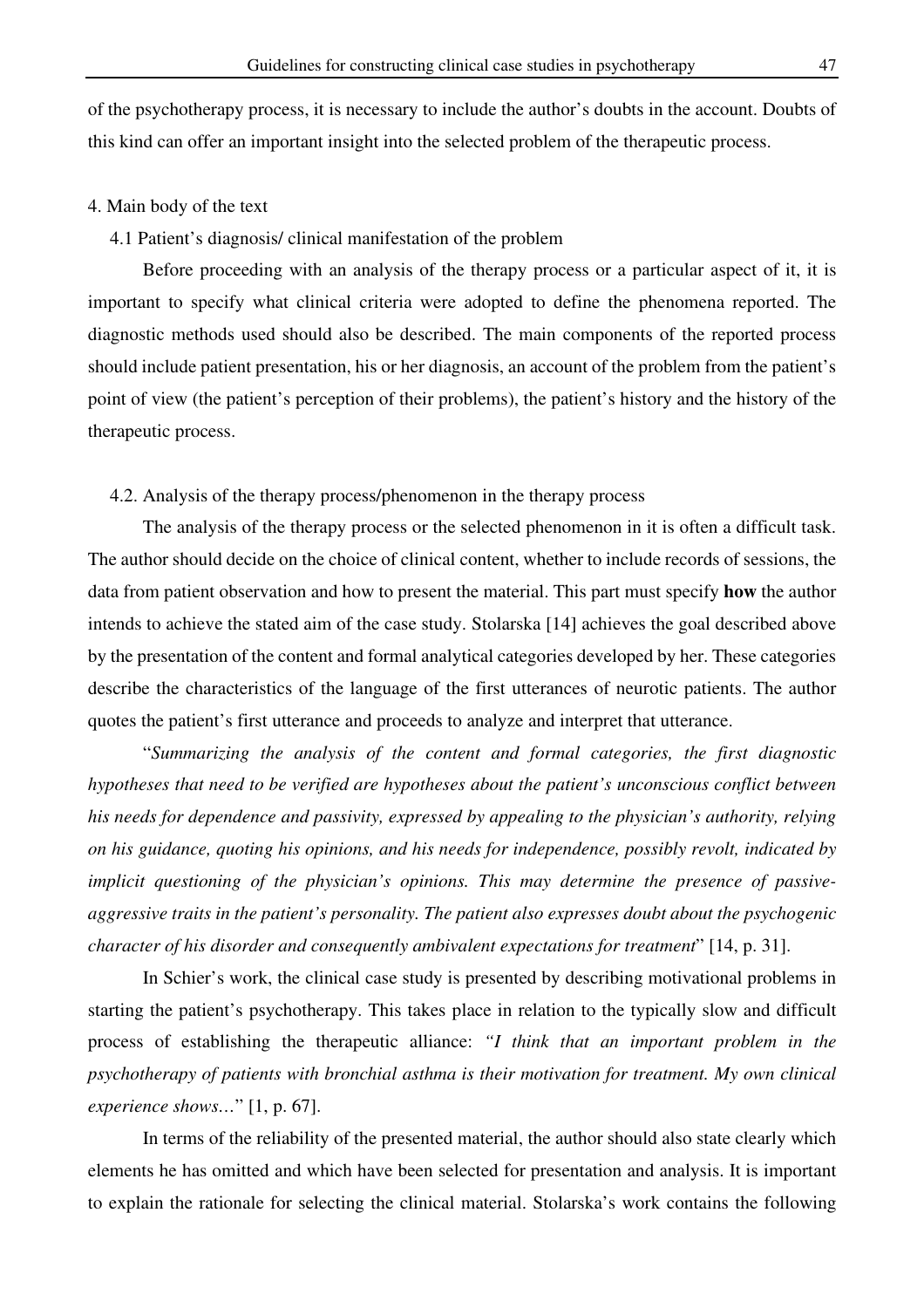sentence which partly fulfils the requirement of justifying the selection of material: "*This article does not give a full picture of my research; I will present and illustrate the procedure using an analysis of a patient's first utterance"* [14, p. 26].

Another crucial requirement is the specification of the concepts on which the analysis of the clinical material is based. Finally, it is also important to identify the objectivizing methods used by the author to prevent his account from being strictly subjective (supervision, discussions with colleagues, conference discussions). The subjectivity is reduced primarily when clinical material is presented in such a way as to allow readers to form their own views. This is facilitated by quotations from the therapeutic process/consultation/diagnostic history.

# 5. Results: presentation of the results of the study/clinical reasoning

The main goal of a clinical case study is the presentation of the results of clinical reasoning, *i.e.* contribution of new clinical and therapeutic knowledge. Schier [1] emphasizes the need to guide psychosomatic patients through the stage of "preparation" for therapy. *"I believe that these patients have to realize in the initial stage of treatment that there is a link between their somatic reactions and mental life"* [1, p. 69].

# 6. Basic clinical and therapeutic guidelines from the case study

Finally, the last aspect, or benefit of the case study reported are clinical and therapeutic guidelines. They are a direct, practical contribution to the work of clinicians, students, and other psychotherapy trainees as well as other therapists. Schier's work is an example of including guidelines in a clinical case study. The author concludes: "The clinical example presented by me illustrates the need to modify the psychoanalytic technique in the work with patients with psychosomatic disorders" [1, p. 69]

### 7. Summary

The summary is an important part of a clinical case study. It is essential to specify to what extent the stated goal of presenting the case study has been achieved. Among the cited clinical case studies, a summary can be found in Schier's work. The author concludes that studies of the bonds of patients with bronchial asthma are necessary and declares that she would undertake such research.

# **Review of clinical case studies in psychotherapy as exemplified by the periodicals**  *Psychoterapia* **and** *Psychiatria Polska*

For the purposes of this paper, clinical case studies in such periodicals as *Psychiatria Polska* and *Psychoterapia* have been reviewed. It has been calculated that approximately 60 clinical case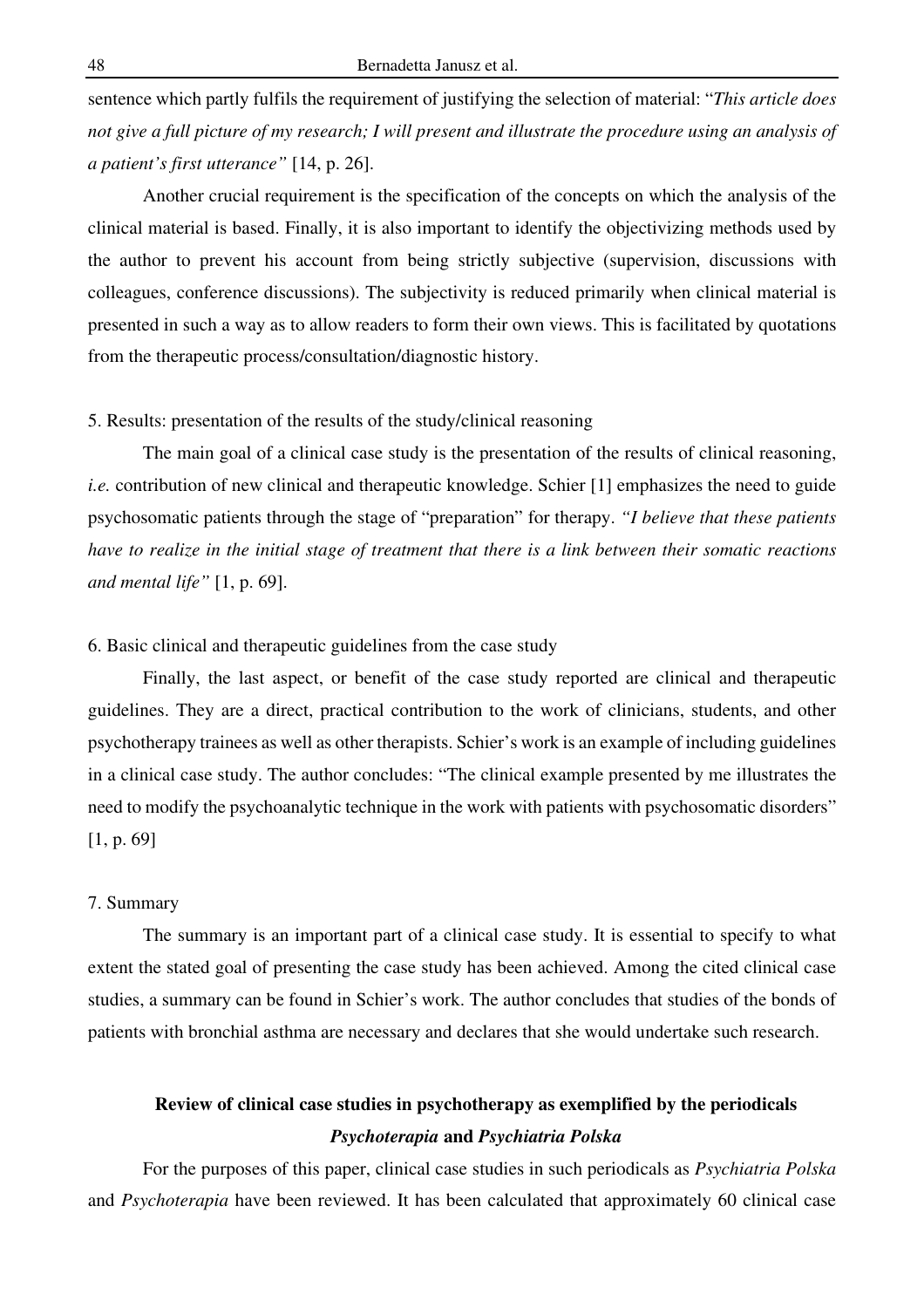studies related to the process of psychotherapy were published in *Psychiatria Polska* in the years 1998−2018.

## **Examples of clinical studies in the periodical** *Psychiatria Polska*

Two examples of clinical case studies from *Psychiatria Polska* are presented below. Following an analysis according to the above formal criteria, it was concluded that these works best meet the requirements of the consistency of topic selection, presentation of the aim of the case study and the manner of its execution.

The first of these is an article by Anna Cwojdzińska, Katarzyna Markowska-Regulska and Filip Rybakowski: "Cognitive remediation therapy in adolescent anorexia nervosa: a case report" [18]. The title reflects the problem of cognitive disorders in the course of anorexia nervosa and their correction. The aim is clearly formulated: "The experimental procedure and its evaluation were intended to assess the set of exercises, which cognitive remediation therapy consists of, and its potential usefulness in the therapy of adolescent patients with AN" [18, p. 117].

In carrying out the stated aim, the authors referred to research on changes in the way of thinking in patients with anorexia nervosa, described a cognitive remediation therapy (10 sessions of 30-40 minutes each, over 5 weeks) and presented a report of the case of a 15-year-old patient with the restrictive subtype of anorexia nervosa who completed CRT cognitive training (data from developmental and clinical history, test results). As for the additional conclusions, they are not fully justified by the presentation of clinical material and its analysis. The authors point out that this method teaches patients to remain in the therapeutic relationship, but there is no description of that relationship.

The second article is "Psychodynamic psychopharmacology in practice – interpretations of the adverse impact of pharmacotherapy: a case report" by Sławomir Murawiec [19]. The title is consistent with the contents of the paper. The aim is clearly formulated: "*The case study presented here illustrates an attempt to apply psychodynamic psychopharmacology in clinical practice*" [19, p. 214]. It was achieved by the introduction of a definition of psychodynamic psychopharmacology with reference to the literature, the presentation of the case of a patient diagnosed with acute polymorphic psychotic disorder, and the analysis of two situations interpreted by her as the effect of taking/discontinuing medication. The physician's interpretations were included: linking changes in medication taken with changes in the relationship, intrapsychic changes and emotions experienced. The discussion addressed the importance of pharmacotherapy and possible different interpretations of the effect of medication.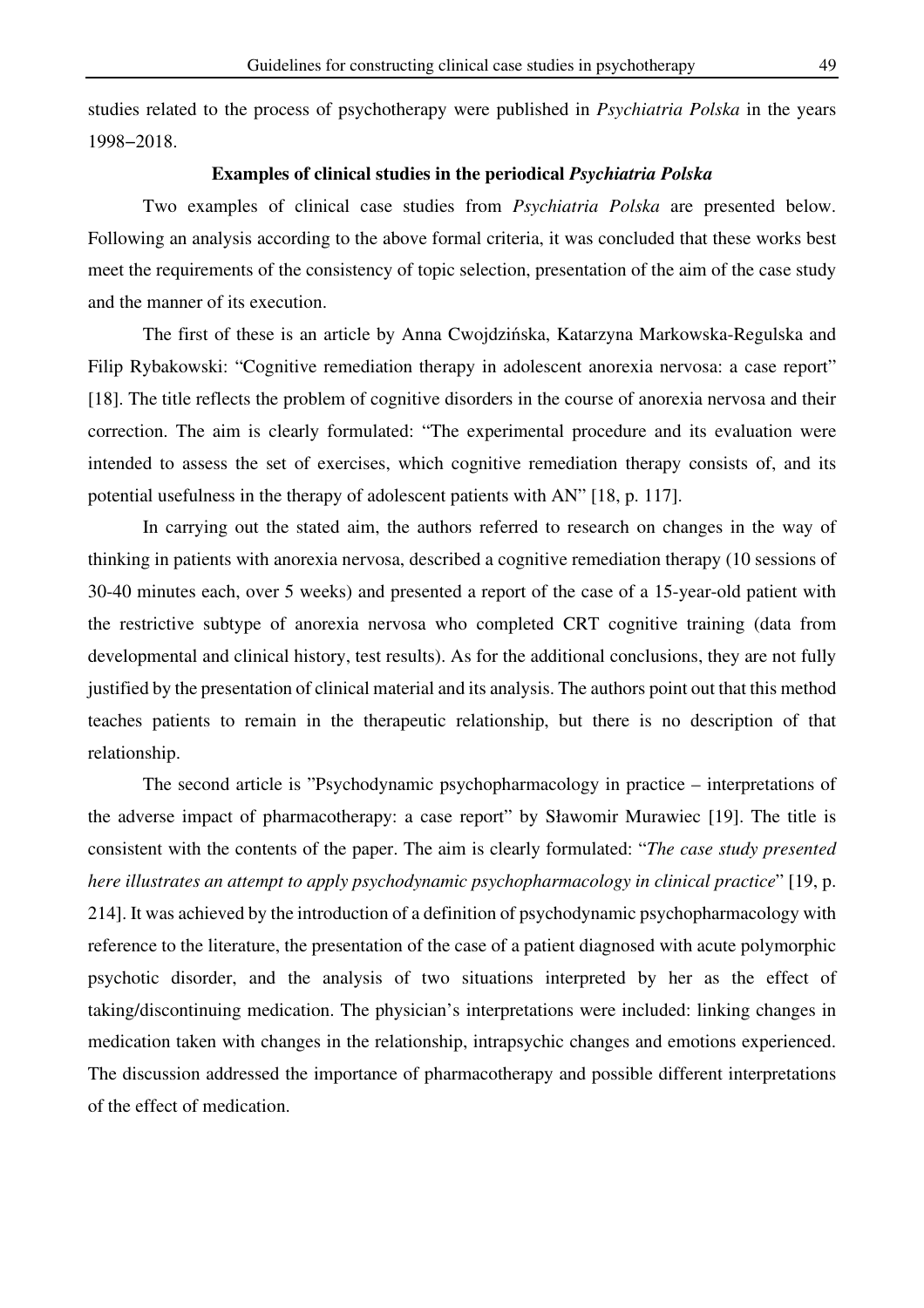# **Examples of clinical case studies in the periodical** *Psychoterapia*

In the years 1998−2018, more than 60 clinical case studies were published in *Psychoterapia*. The analysis made by the authors, after taking into account the scope of presenting the clinical material, identified two different methods of writing a clinical case study: full clinical case study and presentation of selected aspects of clinical work to illustrate the problems discussed.

What follows is an analysis of selected clinical case studies that, in the authors' opinion, largely meet the above-mentioned criteria for drawing up and presenting clinical case studies. The first study is entitled "A therapy report — an object relations perspective" and was written by Adam Kuśnierzowski [20]. The **title** of the work clearly identifies the therapeutic paradigm in which the therapy was conducted and indicates that it presents clinical material related to the process of psychotherapy. But there are no details of the patient's diagnosis or indication of the clinical problem addressed by the work. This lack is made up for by the **keywords**: borderline personality, relations with the object, individual psychotherapy. It should be noted, however, that readers looking for case studies of therapeutic work with patients with borderline personality organization may overlook the diagnosis included as one of the keywords.

The work's **abstract**, which can be regarded as exhaustive and meeting the requirements of a clinical case study, presents the patient, diagnosis and theoretical approach. It also lists the basic phenomena in the therapy and the aim, which is a description of the therapeutic relationship with reference to transference and countertransference: "The author presents the first year of therapeutic work with a 20-year-old with borderline personality organization and strong propensity for selfharming acting outs. The description of the therapeutic relationship with reference to transference and countertransference serves as the basis for an analysis of the patient's original relations with part objects and their effect on his interpersonal functioning" [20, p. 63].

But the article does not have a clear structure; it is written in a continuous manner, without subtitles. This means that there is no definite identification of the theoretical and clinical sections. In order to organize the principles of case study design, they will, nevertheless, be distinguished in this work.

The **theoretical** part lacks a description of the paradigm in which the therapist worked and an account of the phenomenon under study in its context. Moreover, the author did not assert the aim of the clinical presentation.

The **main body** of the text that constitutes the case presentation proper includes a clinical diagnosis of the patient's problems: "The issue with which he presented for therapy was difficulties in contact with his peers and, in particular, his feeling inferior to them" [20, p. 64]. The patient's history and an overview of the therapy course are also given.

The **handling of the topic/problem** is interesting**.** The author initially does not introduce a nosological diagnosis, but offers his understanding of the dynamics of the psychological phenomena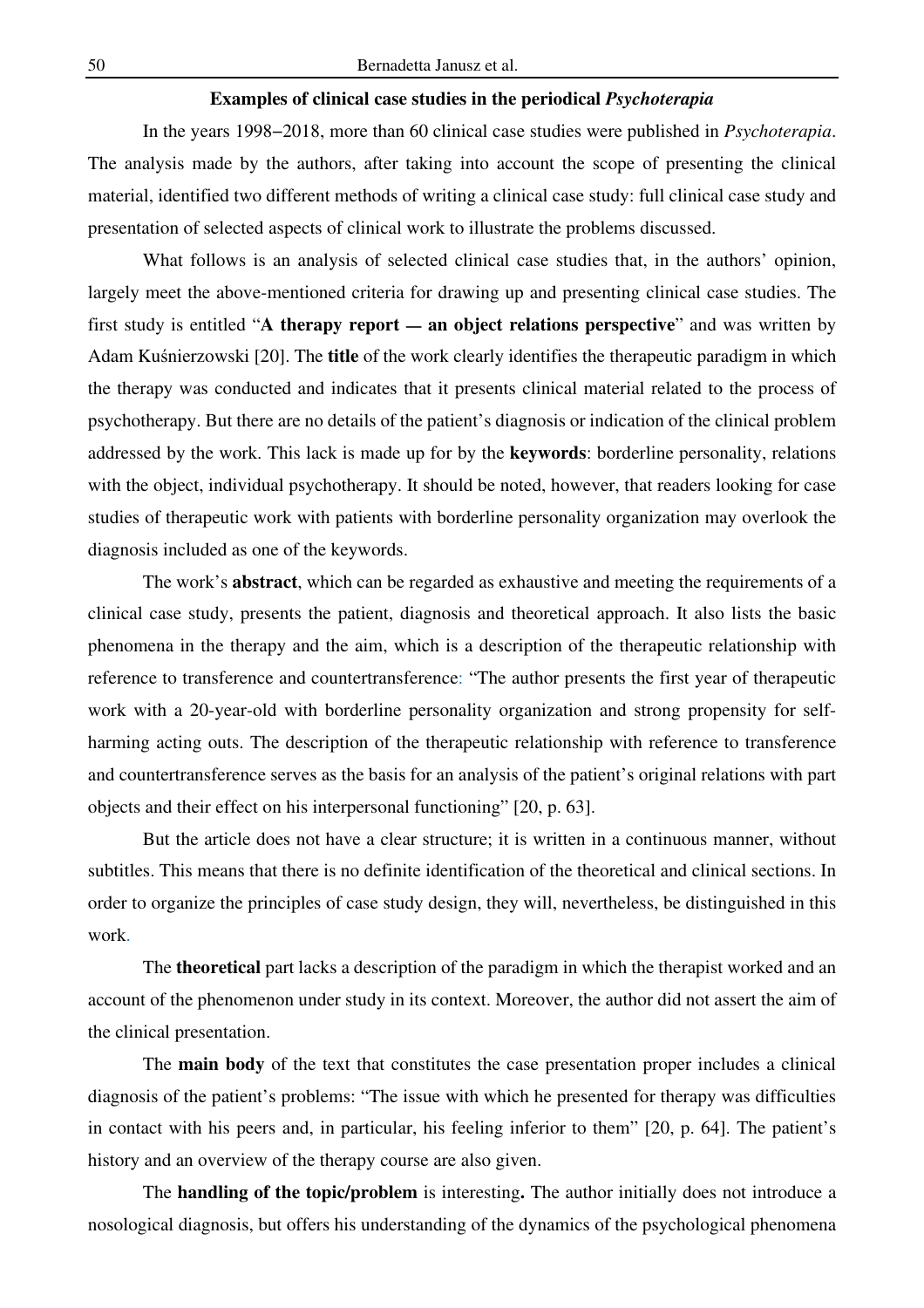occurring in the patient and intersperses it with his phenomenological profile. In conformity with the adopted paradigm, the report introduces the author's understanding of his own emotional reactions, which allows him to draw conclusions about the patient's psychopathological mechanisms: "*Mariusz was clearly dissatisfied with the first session. He expressed his disappointment and denied that therapy could help him at all. The devaluation of the meeting was not very clear to me. However, by juxtaposing my experiences of my first contact with Mariusz in the office with the course of the session, I had the impression that he was ruled alternately by two conflicting orders. In one (the office), I was an ideally good object to which his unsatisfied desires and hope for their fulfillment were directed. In the other one (first session), I became a frustrating object. This was most likely an indication of splitting in the patient.* 

*It was a step towards understanding. But the nature of the patient's desires and the character of the danger remained unclear. My nagging fear of losing Mariusz – on the one hand, a 'difficult' patient; on the other, for some reasons, an important one – seemed helpful in this regard. This suggested the hypothesis that, perhaps, the very proximity was experienced by him once as satisfactory, once as dangerous*" [20, p. 64].

**The selected topic is then explored** through a gradual introduction of details concerning the various aspects of the self-experience of the patient (dreams). This is how the author introduced a detailed diagnosis of his defence mechanisms: "*It became evident that Mariusz was confronting a destructive, bad, internal object. Let me illustrate that with the dream introduced spontaneously by him in the fourth session. […] This dream confirmed my earlier assumptions about the patient's splitting, so it was becoming clear that, like the teacher or passengers of the bus, I am a screen onto which his part objects were projected"* [20, p. 65].

In the later material, after a detailed analysis of the patient's psychodynamics in the first stage of therapy, the author justifies his subsequent diagnosis of a specific personality disorder: "*In this perspective, it seems important that the patient showed low resistance to frustration to which he responded with devaluation, fear, and anger and used primary defence mechanisms, from splitting through projective identification and primitive idealization to denial. He also displayed splitting in the attacks on his body, where it was sometimes experienced as the source of narcissistic gratification, and at other times appeared to be the cause of his powerlessness. In conclusion, I made a hypothetical diagnosis of borderline personality organization*" [20, p. 66].

The author goes on to analyze the next stages of the therapeutic process, noting the transformation of the content revealed in the transference as the therapeutic relationship developed and the therapist met the patient's needs, including his living needs. A more detailed diagnosis follows: "*In the 11th* –*12th month of the therapy, the patient's depressive tendencies, evident earlier, intensified*" [20, p. 68] and an account of many aggressive reactions that elucidated the dynamics of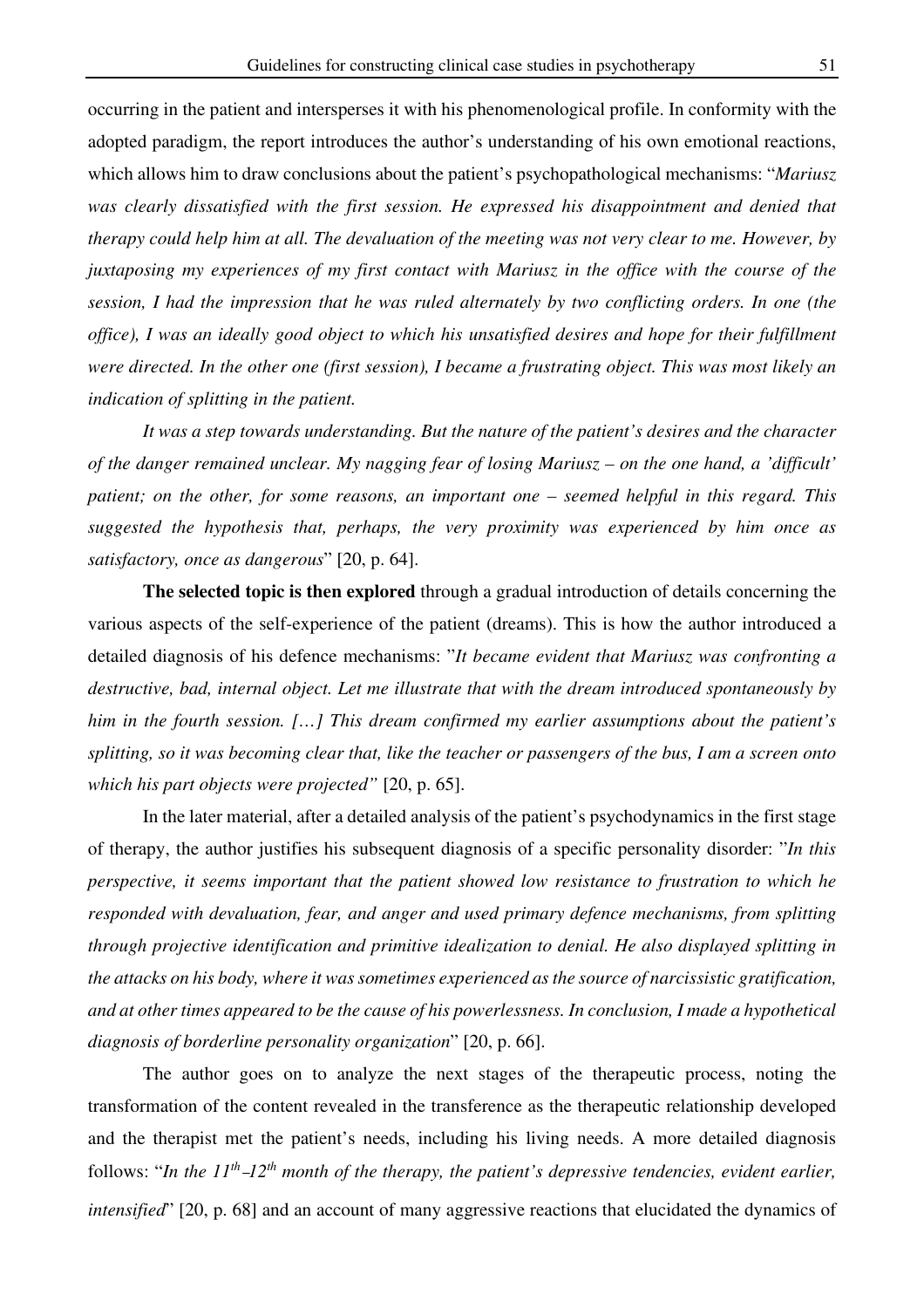his inner world, "*In the sessions, he talked about the unusual situations that kept happening to him"* [20, p. 68]. These are further aspects of how he **handles the selected topic.**

The author employs object relations theory in his analysis of the psychotherapy process but makes explicit reference to the fact only in the title and summary. He also uses the following terms: transference, countertransference, primary and secondary defence mechanisms, therapeutic relationship, paranoid anxieties, castration anxieties, internal objects (including persecutory, good, supportive, and part objects), splitting, acting out; oral, anal, and phallic but does not define these concepts, which reduces the educational value of the clinical case study. Defining the concepts and identifying the earlier writers whose understanding is shared by the author would make his account of the reported psychotherapeutic phenomenon much more precise.

A valuable aspect of the case study in question is the introduction of two dreams: "*In the eighth month of the therapy, during the Christmas holidays, the patient introduced another dream*" [20, p. 67]. This facilitates direct contact with the patient's inner world as well as increases the objectivity of the presented material to allow readers to draw their own conclusions.

In the summary section, which presents the outcome of **clinical reasoning**, the author emphasizes the value of reasoning based on object relations theory in the context of containing strong and extreme emotions that appear in the transference/countertransference relationship: "*The presented material shows the importance of conceptualization of their persistent, original relations with part objects in the work with patients with borderline personality organization. It seems that without the support of object relations theory, it would be difficult to understand the early childhood extreme desires and anxieties that appear in those patients' experiences*" [20, p. 69]. He relates his conclusions to the work with patients with borderline personality organization.

The clinical case study in question also contains basic **clinical guidelines.** The author emphasizes that an understanding and empathizing attitude is necessary to maintain a therapeutic relationship that is both containing and adequately frustrating. "*An understanding attitude gives the therapist the opportunity to become a good container for his patients' intrapsychic reality. Along with the therapist's empathizing attitude, it provides the potential to create a therapeutic relationship in which the therapist, like a good mother, is able to transform the patients' primitive impulses, explain the world, and stimulate their further development and, consequently, also to frustrate. In the last respect, the therapist also serves as the father – the element that neutralizes the psychotic effect of the symbiotic mother-child dyad*" [20, p. 69].

In terms of the reliability of the presented case study, it is very important that the author indicates which aspects of the therapeutic process have not been included: "*The patient's conflictual driving impulses have not been addressed in the comments*" [20, p. 69].

The final paragraph enumerates further therapeutic goals: "*At this stage of therapy, priority is given to the patient's triangulation issues, where most of the introduced content is related to strong*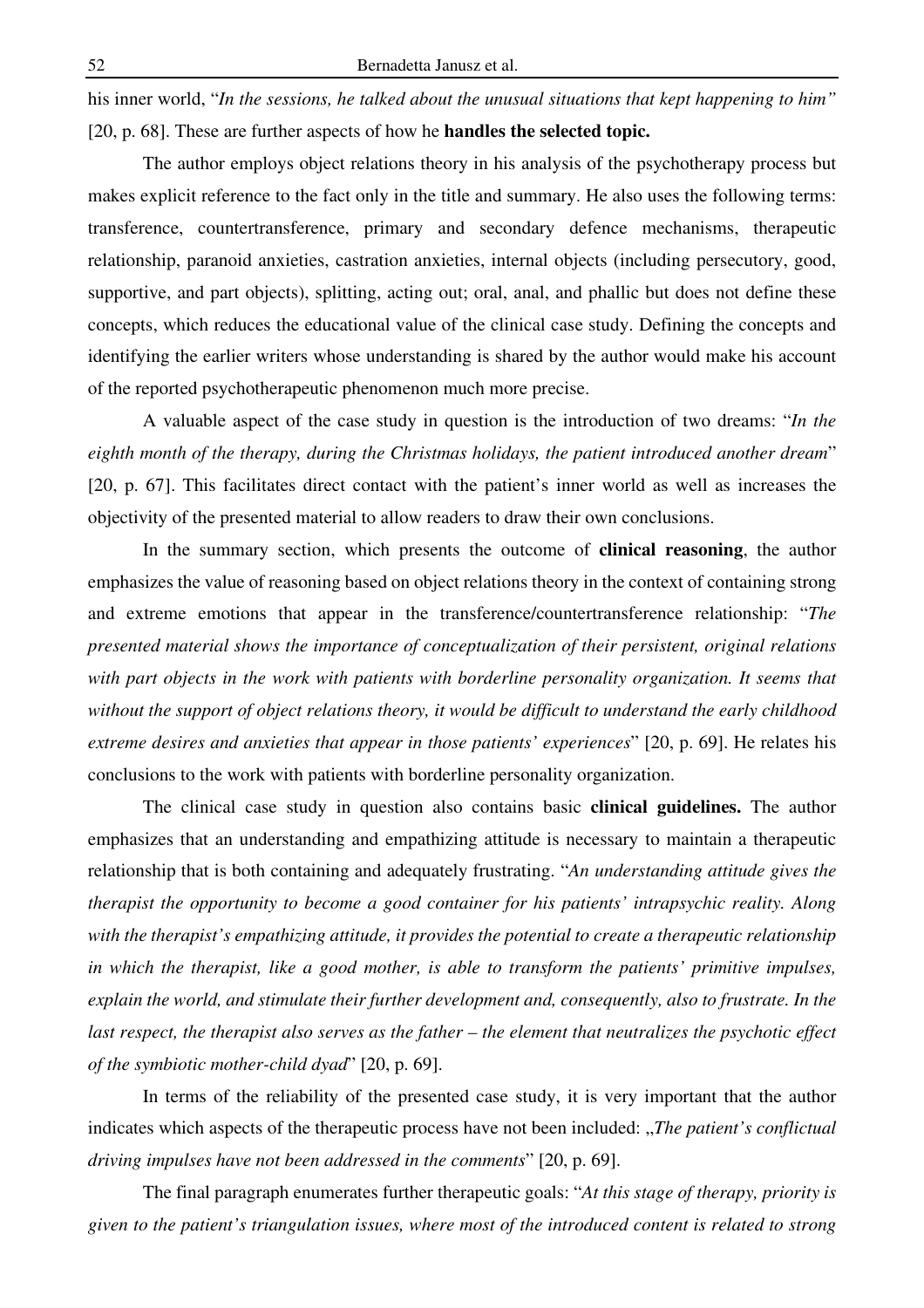*castration anxieties and the prohibition of his phallic aggression*" [20, p. 69]. They can also have implications for the work of other therapists.

The second work that was analyzed for consistency between the aim and the method of achieving it is "**The recovery of lost parts of the self in the process of psychoanalytic therapy**" by Maciej Musiał [21]. **The title** clearly identifies the therapeutic paradigm in which the psychotherapy was conducted. It also refers to the phenomenon presented in the therapy process reported by the author. Although the title is metaphorical, it attracts the reader's attention. The title not only refers to the theoretical paradigm of psychoanalysis or psychoanalytic theory but also indicates an important aspect of the therapeutic process, *i.e.* the implicit statement of how the author understands the mechanism of change. As for **the keywords,** the author lists only one term: psychoanalytic technique, which introduces the paradigm and makes implicit reference to the therapeutic technique but does not outline the problem, diagnosis, or the patient's disorder, which could be an important indication of the paper's contents to readers.

**The abstract** includes a diagnosis and reference to the psychotherapeutic paradigm and lists a number of phenomena of the therapy: "*The author presents the therapy of a deeply disturbed female patient. He believes that there is one psychoanalytic theory, although there are different views about therapeutic factors. The therapeutic work illustrates the effect of insight, setting, corrective emotional experience, and identification with the containing object. These factors enable the recovery of lost parts of the self in the process of psychoanalytic therapy*" [21, p. 43].

In **the theoretical part of the introduction**, the author identifies the approach in which the psychotherapy was conducted and presents the basic tenets of this paradigm. He then continues to discuss the approach but does not define the key phenomenon of the psychotherapeutic process included in the title. The metaphorical formulation is defined neither in terms of psychoanalytic theory nor according to the author.

The manner of introducing the **aim** of the clinical case study presented here is very important and offers insight into the therapeutic process. The aim is formulated synthetically and refers to the therapist's experiences in the context of the therapeutic work reported: "*I want to present the clinical material of my work with a deeply disturbed patient. I often experienced difficult times due to attacks on me and the therapy, expressed in the form of acting out, strong resistance and the use of projective identification and denial by the patient. The discussion and disputes about what has a therapeutic effect and treatment methods, about whether to use modifications or not, which have continued for decades, also resulted in my hesitation about the various conflicting options and constant effort to ensure the correct course of therapy, and sometimes even to maintain it*" [21, p. 45].

**The main body of the text** is a presentation of the case that describes the patient's chief clinical problems: "*Patient A, aged 33, married, two daughters, reported depressive states that made*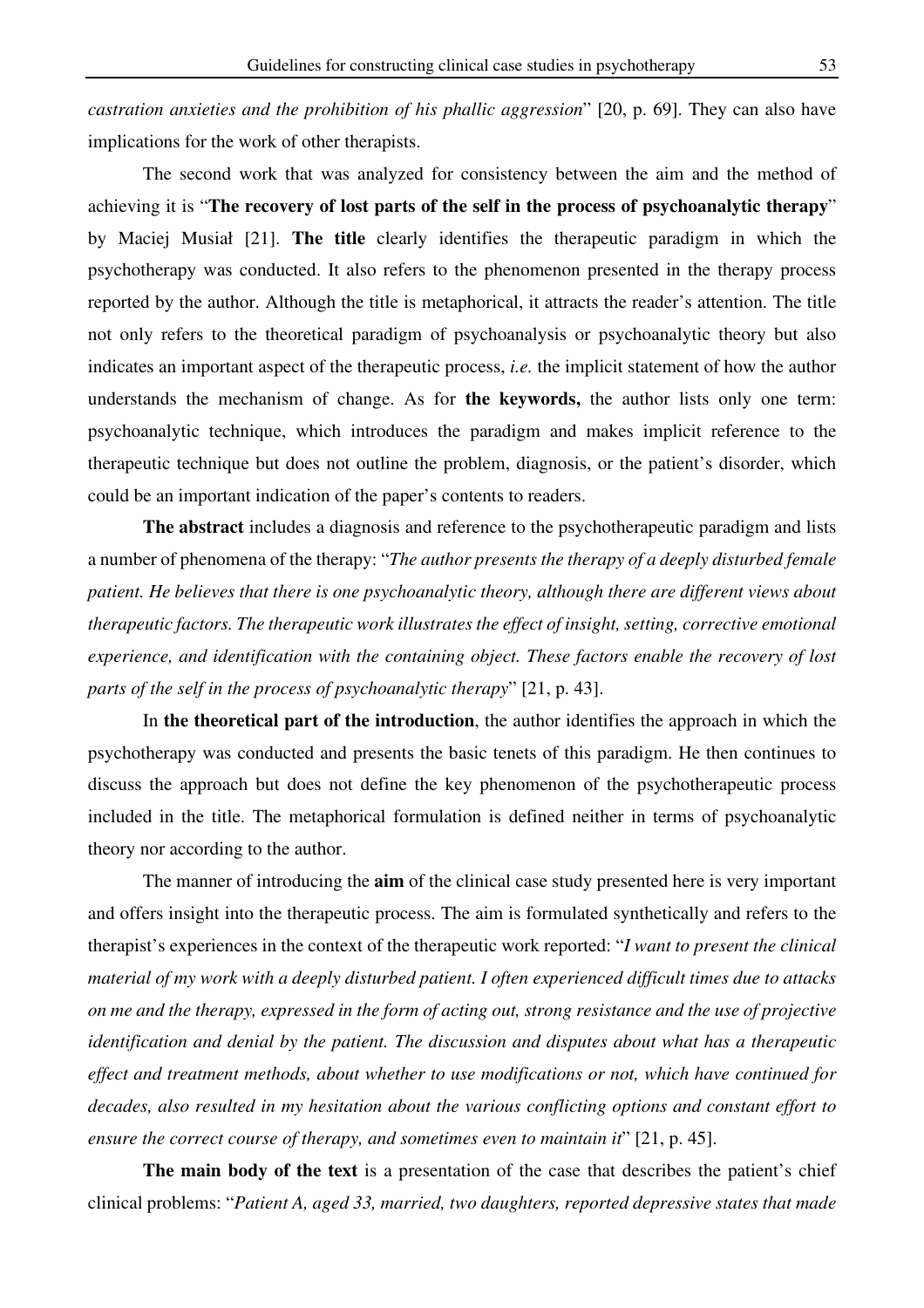*it difficult and sometimes impossible for her to work and care for her children. She said she didn't feel anything and had no needs. She complained of the inability to reach agreement with her husband about sexual contacts due to the fact that she didn't feel sexual needs. She also said that she saw herself as different, weird. She claimed, 'What makes sense to others doesn't make sense to me'. The patient has experienced problems with depression and 'with feelings' since she was about fifteen years old. She had been hospitalized in the psychiatric ward twice in the last two years before starting the therapy. She was treated there for depression and suicidal thoughts. I suggested therapy at a frequency of two sessions per week*" [21, p. 45]. This section of the article also includes the patient's history and an account of the therapy. There was no nosological assessment according to any diagnostic systems but the type of symptoms and complaints reported by the patient was identified.

As for the **method of achieving the aim** of the clinical case study, the author adopted the strategy of dividing the psychotherapy process into stages, in which he distinguishes the dominant phenomena in his relation with the patient. He refers to psychoanalytic theory to clarify them. In particular, he focuses on understanding the source of the patient's depression and her lack of needs and emotions. An interesting solution is the provision of titles to the successive stages of the therapy process to represent her "*hesitation about the various conflicting options and constant effort to ensure the correct course of therapy, and sometimes even to maintain it*" [21, p. 45]. The titles name the main aspects of the patient's problems: "*Initial stage of therapy: splitting of the object and denial of needs" [21, p. 46]: "Loss, anger, guilt*" [21, p. 47]; "*Oscillation between the exciting and the rejecting object and the struggle to retain the good object" [21, p. 49]; and, finally, "Oedipal issues*" [21, p. 50]. The author uses object relations theory, including concepts proposed by Guntrip such as anti-libidinal object, anti-libidinal self, libidinal self, libidinal needs. However, they are introduced without definition.

What makes this work particularly valuable is the objectivization of the conclusions by citing the patient's specific questions and answers and describing her appearance and bodily posture.

In the process of **clinical reasoning**, the author links the problems of the patient's inner world with important events in her life to allow an understanding of her withdrawal and depression: "*On the basis of the material presented, the patient's depressive symptoms can be understood as follows. Her relations with the internal object are marked by the sense of emptiness after the object, the feeling of rejection, hostility towards herself, and guilt. The object attends to someone else, abandons, is not interested in her difficulties, and does not want contact. There are events in the patient's history that reactivate the feelings of loss and rejection*" [21, p .52]. The author describes the transformation of the patient's internal objects and the therapeutic relationship as a result of the therapeutic methods used by him, such as transference analysis and containment. He also emphasizes the role of the stable setting which makes it possible to work through acting-out behaviours. In the summary of the clinical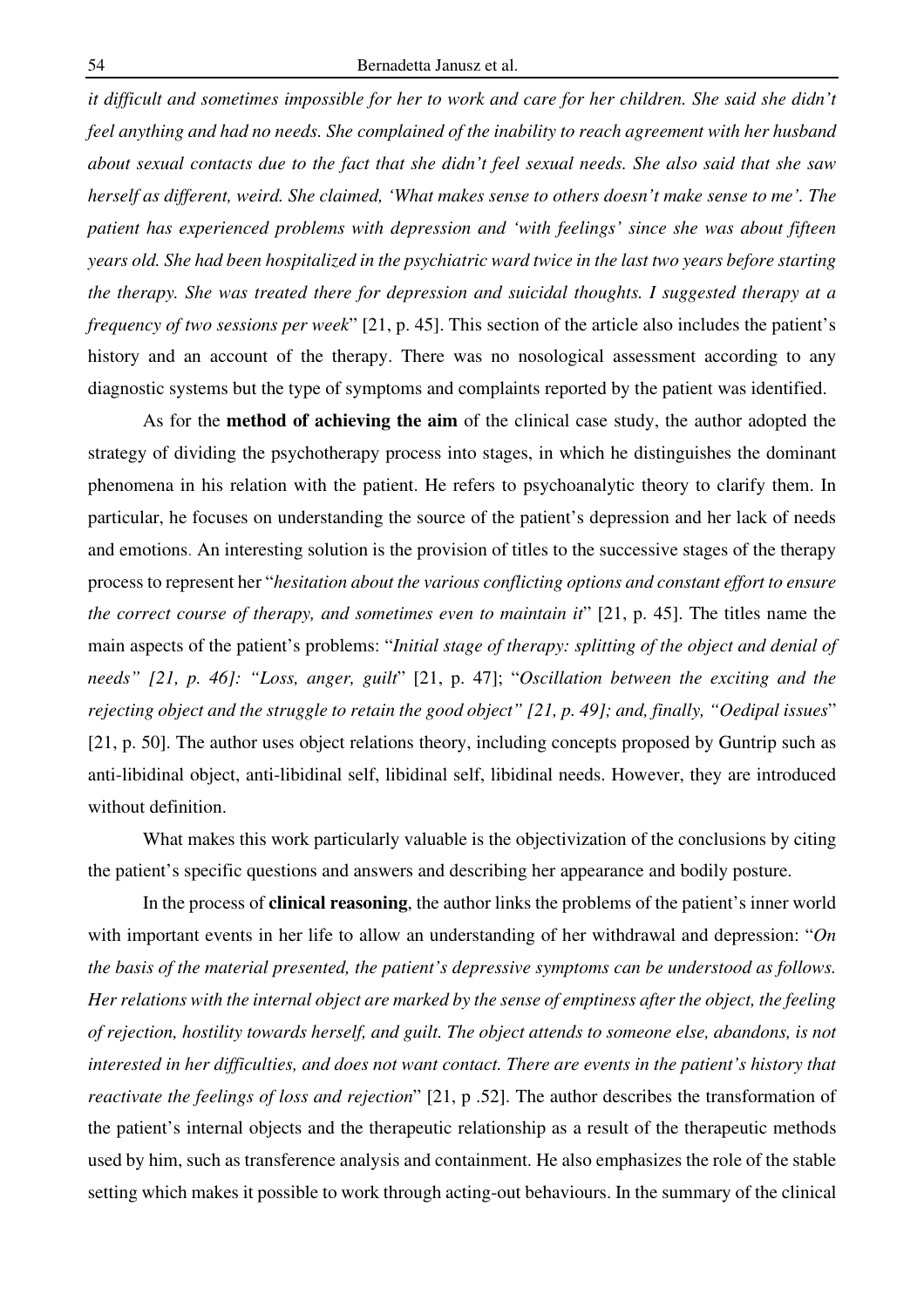work, he points out the patient's greater inner integration, the emergence of an observing ego, a "more libidinal self" and the ability to enter not only into dyadic relations but also into triadic ones.

**The basic clinical/therapeutic guidelines** are not stated explicitly but they can be inferred from the way the therapy process is presented: "*The value of this therapy that I would like to emphasize is the patient's acceptance of the conventions of the work and the contract and – despite disruptions of the setting and the therapeutic bond at different stages – the maintenance of the therapeutic alliance. The therapeutic bond and the therapy itself were put to the test by acting out, which could be worked through. Maintenance of the alliance was supported by the healthy (healthier) part of the patient, which she could use and rely on*"[21, p. 52]).

### **Summary**

The selective review of the clinical case studies in the periodicals *Psychiatria Polska* and *Psychoterapia* shows that, in addition to the clinical knowledge provided through them to readers, they contain valuable inspirations for future authors of such publications.

The above guidelines for constructing clinical case studies are intended to increase the coherence of presented texts and primarily to point out the importance of a clear formulation of the aim of writing a clinical case report as well as the choice of the right mode of execution, including the appropriate selection of clinical material.

It should be emphasized that clinical case studies are an important contribution to research on the complex and often ambiguous psychotherapy process and precise accounts of these investigations enhance clinical knowledge about it.

#### **References**

- 1. Schier K. Geneza i formy leczenia astmy oskrzelowej:perspektywa psychoanalityczna. Psychoter. 2000; 1: 61–71.
- 2. Murawiec S. "Potrzebuję więcej leków", kiedy samoocena nie pozwala dostrzec poprawy w przebiegu farmakoterapii. Opis przypadku pacjentki leczonej escitalopramem. Psychiatria 2011; 8(1): 25–30.
- 3. Freud S. Histeria i lęk. T. VII. Warszawa: Wydawnictwo KR; 2001.
- 4. Freud S. Dwie nerwice dziecięce. T. VI. Warszawa: Wydawnictwo KR; 2000.
- 5. Iwakabe S, Gazzola N. From single-case studies to practice-based knowledge: aggregating and synthesizing case studies. Psychother. Res. J. Soc. Psychother. Res. 2009; 19(4–5): 601–611.
- 6. Janusz B, Jurek J, Dejko-Wańczyk K. Proces żałoby po utracie dziecka z perspektywy kontynuowania więzi: systematyczne studium przypadku. Psychoter. 2018; 4: 12. 31-42.
- 7. Elliott R. The effectiveness of humanistic therapies: A meta-analysis. W: Humanistic psychotherapies: Handbook of research and practice. Red. Cain DJ, Keenan K, Rubin S, Washington, DC, US: American Psychological Association; 2002, p. 57–81.